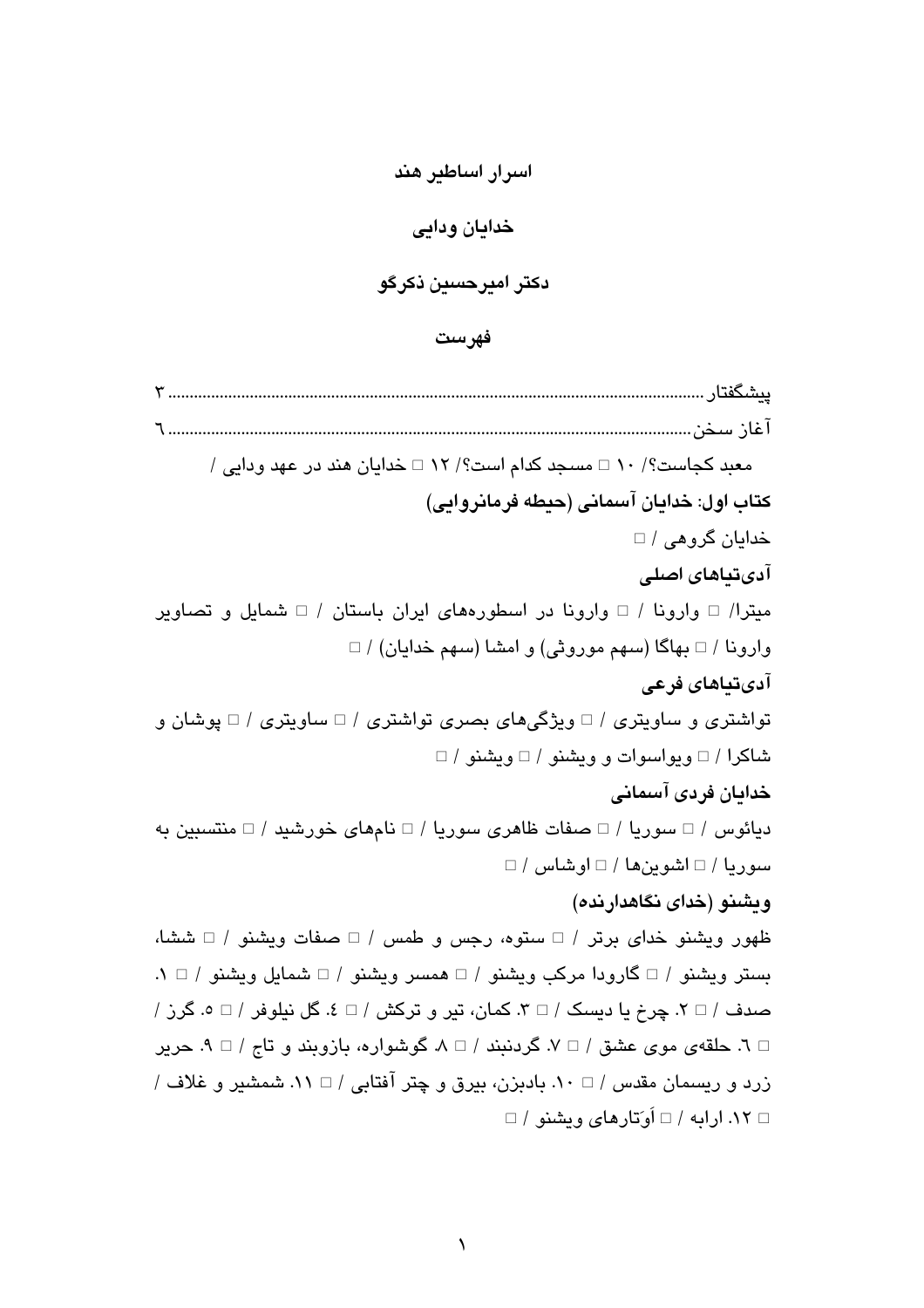اوتارهای دهگانه شمایل / □ اوتارهای عصر اول (عصر زرین) / □ اوتارهای عصر دوم (عصر سهگانه) / □ اوتار عصر سوم (عصر شک) / □ اوتارهای عصر چهارم (عصر  $\mathcal{X} \cup \mathcal{Y}$ تاریکی) /  $\Box$  ۸. ماهی تجلی اول ویشنو /  $\Box$  ۲. لاکیشت، تجلی دوم ویشنو /  $\Box$  ۲. گراز، تجلي سوم ويشنو / □ ٤. انسان− شير، تجلي چهارم ويشنو / □ ٥. كوتوله تجلي پنجم ويشنو / □ ٦. رام تبر بهدست، تجلي ششم ويشنو / □ رام تجلي هفتم ويشنو /  $\Box$  رام (رامچندر) و كتاب راماين / $\Box$  كريشنا تجلي هشتم ويشنو / $\Box$ بودا تجلي نهم ويشنو زندگی بودا / □ نیروانا / □ تعالیم بودا / □ بودیزم، عصیتانی علیه آیین برهمنی / □ بحران بوديزم در هند و حل آن / □ كالكي اوتار غاب آخرالزمان کتاب دوم: خدایان برزخی (فضای میانه) ايندرا حماسهی جنگ ایندرا و وریترا / □ اندرا و اساطیر ایران باستان / □ قتل دادیانک توسط ایندرا / □ نقش دادیانک در قتل وریترا / □ ماجراهای برهمنکشی ایندرا / □ خلق وریترا برای انتقام از ایندرا / □ **یس از قتل وریتر**ا / □ نبرد ایندرا و وریترا به روايت مهابهارت / □ جان كلام / □ نزول مرتبهى ايندرا در راماين / □ ايندرا و فاجعهای دیگر / □ ویژگیهای ظاهری ایندرا (شمایل او) / □ رودرا  $\Box$  رودرا خدای پیشآریایی / $\Box$  نامهای رودرا / $\Box$  منتسبین به رودرا / $\Box$  پریشنی / ماروتها / □ رودرانی / □ ظاهر رودرا / □ وايو - واتا نامهای وابو / □ آياه ايامنيات تصاوين منابع علمالاساطير و شمايلشناسي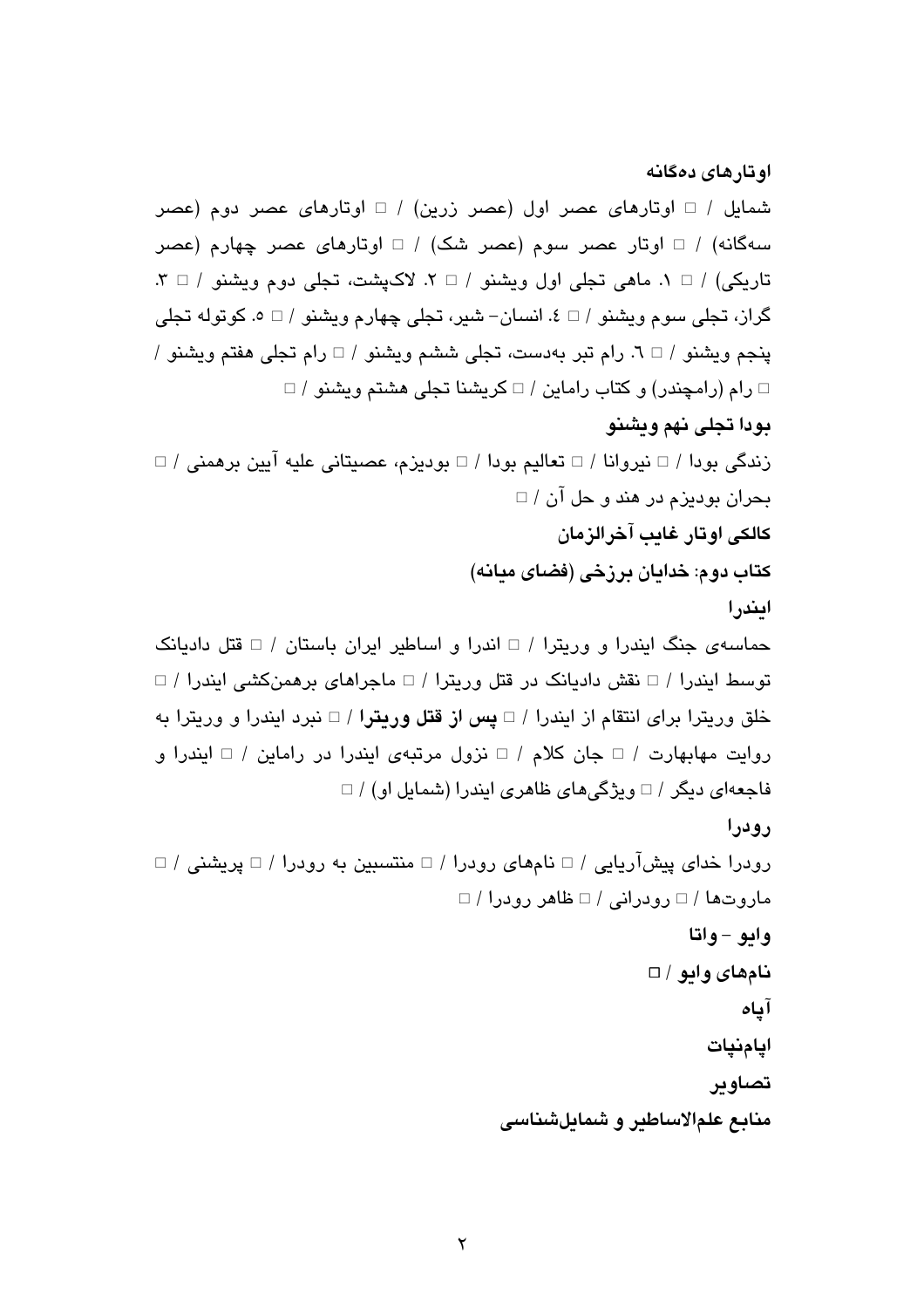روشن از پرتو رویت نظری نیست کـه نیست منت خاک درت بـر بـصری نیـست کـه نیـست نساظر روى تسو صساحب نظراننسد ولسى سرّ سودای تو در هیچ سری نیست که نیست «حافظ»

يىشگفتار اسطوره جلوهگاهِ هنر و اندیشهی هر قوم و ملیتی است و اسطورهها ماندگارترین پدیدههایند که با دو روی آشکار و پنهان، روشنترین و نهفتهترین تعالیم فرهنگی را در خود جای دادهاند. در اسطورهشناسی واقعیتهای فیزیکی جای چندانی ندارند و حقایق و ارزشهای معنوی در پس تجلیات صوری آنها مستوراند.

حقایق مکتوم نهتنها در اسطورههای هند، که در هر هنری که در سرزمین رمزها و رازها به ظهور رسیده و ماندنی شده، جایی بهسزا داشته و دارد.

با بزرگاستادی دربارهی هندوئیسم سخن میرفت که گفته شد: اگر اسلام با ژرفترین و برترین معارف دینی، با ادبیات جاودانه شد، معارف بلند هند نیز به بلندای قامتِ خویش در هنرهای نمایشی و تجسمی بهویژه در پیکرتراشی، ماندگار گشت. بهگونهای که کمتر مقالاتی از اسلام میتوان یافت که هندوی خردمند با فرهنگ خود آن را نتواند بفهمد.

نمايه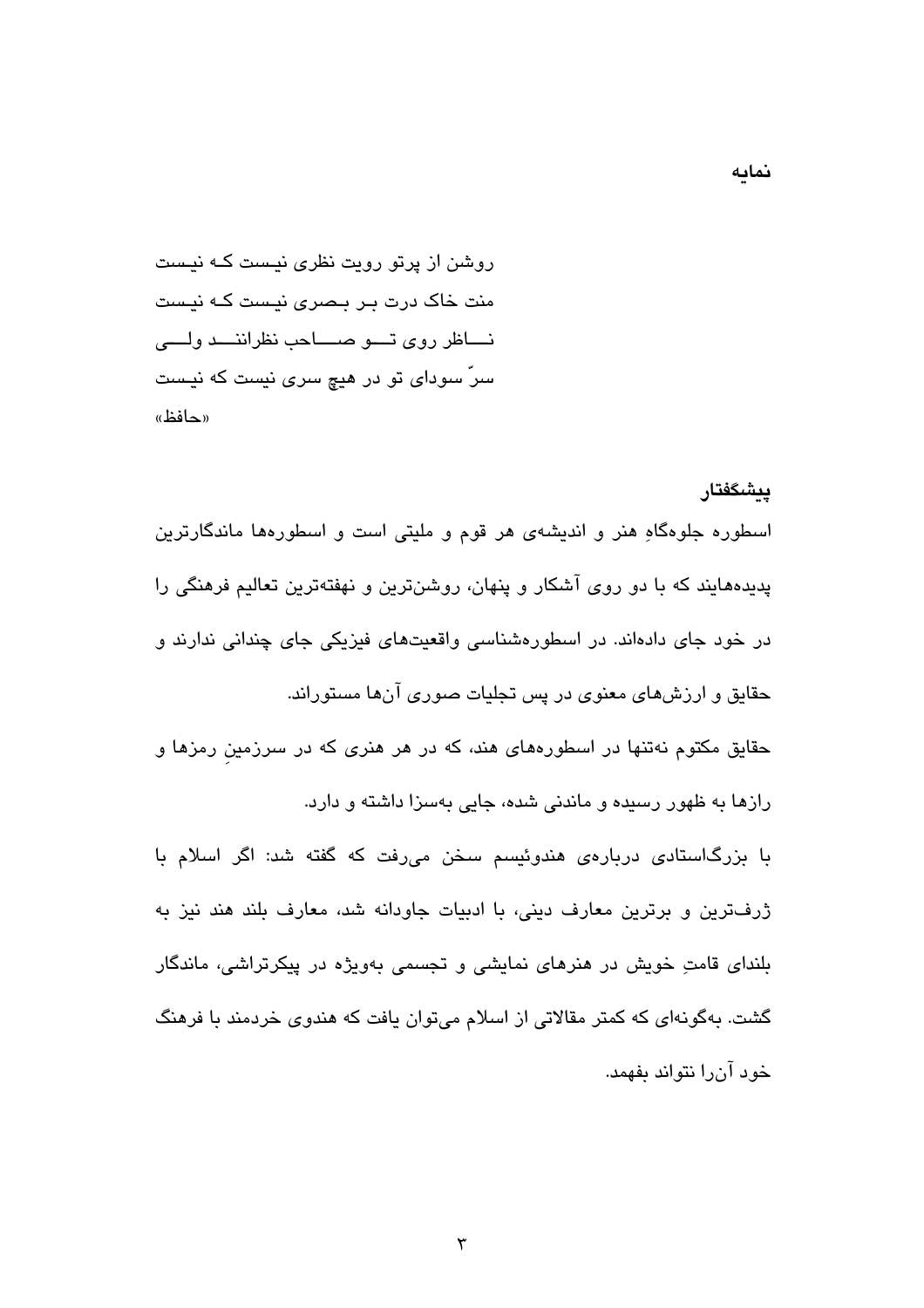غیب آگاهی که اساس و پایهی اولیهی باورهای دینی و منشاء پیدایش اساطیر است، در تمام معارف هند امری است بدیهی و همهگیر. بیتوجهی به ویژگی غیبباوری در جامعهای چنین کهن، و فرهنگی گسترده و رنگارنگ، به واقع دور از انصاف است. نادیده انگاشتن کتابها و آثاری که در وحدت با ادیان الهی و تصدیق معارف بلند انسانی و حتی اسلامی بهوسیلهی هندوان نگاشته شده، ناشی از کجاندیشی است. تحمیل باورهای عامیانه و ابتدایی دربارهی اعتقاد به خدایان و اربابان متفرق بر اندیشمندان این قوم، و یا حمل اقداماتِ عالمانه و جریانهای فکری توحیدی بر سیاست، ناشی از نایختگی و عدم درکِ معارف عمیق این سرزمین است.

در تاریخ هند، قلندران و دراویش هندوی پیرو آیین بکتی Bhakti (عشق الهی) چنان با صوفیان مسلمان امتزاج یافتند که گاه مسلمان و هندو بودن آنان به شبهه رفته، و هر گروه ترجیح داده که در همان حال که به دیگری انتساب دارند، به خود منسوبشان نماید. اشخاصی چون نامدیو، رامداس، گرونانک، کبیر و سایبابای اول از نمونههای بارز این مسلک بودند که چندی نیز به مسجد درآمدند و شعار مسلمانی سردادند و شیوهی زیستمسلمانی سرگرفتند؛ و یا مسلمانانی بودند که نام هندو برگزیدند، در حریم هندوان زندگانی کرده و آداب مسلمانی را رواج دادند.

انسان در آیینهی زنگارگرفتهی وجود خویش، چنان ویژگیهایی را از خدای دیده است که واکنش آغازیناش در شناخت، فریاد تشبیه بیتنزیه بوده، ولی در پایان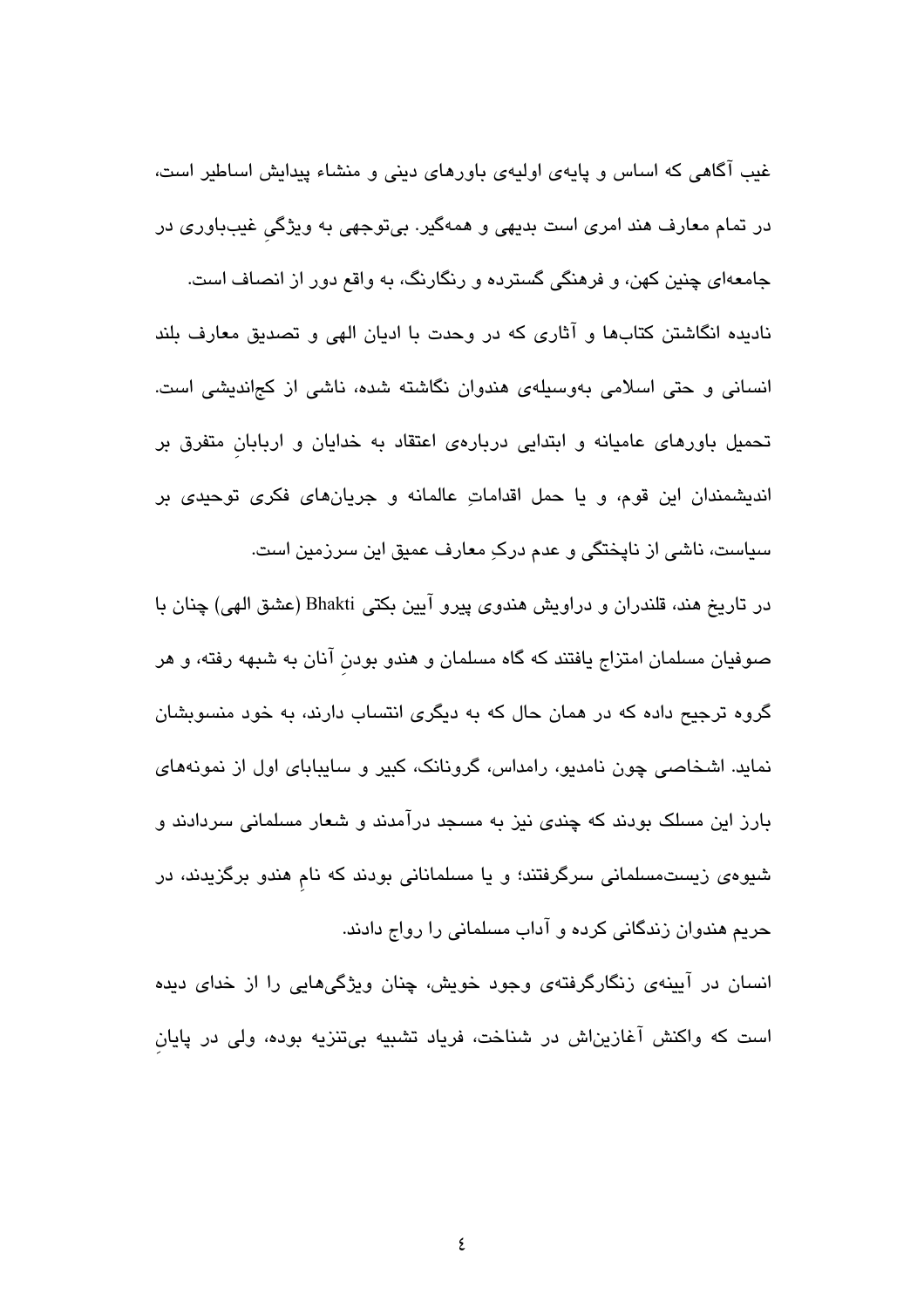مسیر به چنان معرفتی در حیرت نایل آمده که ناتوانی شناخت، حاصل آن بوده است. العجز عن درکالادراک، ادراک.

كــــــــــه بـــــــدانم هنــــــــون نـــــــادانم تـــا بـــدانِجـــا رســــيد دانـــش مـــن در سالهای ۱۳۷۰ تا ۱۳۷۳ در خانهی فرهنگ جمهوری اسلامی ایران – دهلی نو، گروهی از اندیشمندان گرد آمدند که با فریباییهای هند و اجمالاً با پیشفرضهای همسانیهای تمدنهای آسیایی، آریایی و اشتراکات دینی، تاریخی، زبانی، ادبی و آدابی و کارهای انجام شده در ایران و آنچه ایرانیان در هند برجای گذاشته بودند، آشنایی و چهبسا شناخت دقیق داشتند؛ شبیه قاره را دریافته بودند و راه کارهای فرهنگی را میشناختند.

گروه پس از سه سال و نیم به مجموعهی پژوهشهایی دست یازیده است که میبایستی تفصیل آنرا به مقالتی دیگر واگذاشت. از آن مجموعه است «اسرار اساطیر هند» که دوست فاضل و ارجمندم دکتر سید امیرحسین ذکرگو آن٫را با توانایی یی گرفته و به انجام رساندهاند.

جناب ذکرگو با تسلط بر زبانهای انگلیسی، هندی، اردو و سانسکریت و دکترا در «تاریخ و فلسفهی هنر» و همچنین آشنایی با فرهنگ اسلامی و تجارب ارزنده در غرب و شرق، و از همه مهمتر، قریحهای لطیف و هنری به این میدان آمده، و با حضور هشتسالهی خود در هند، زمینههای خوبی را کاویده و با قلمی روان به رشتهی تحریر درآوردهاند. امید دارم چنین کسی که به سختکوشی و پشتکار شهره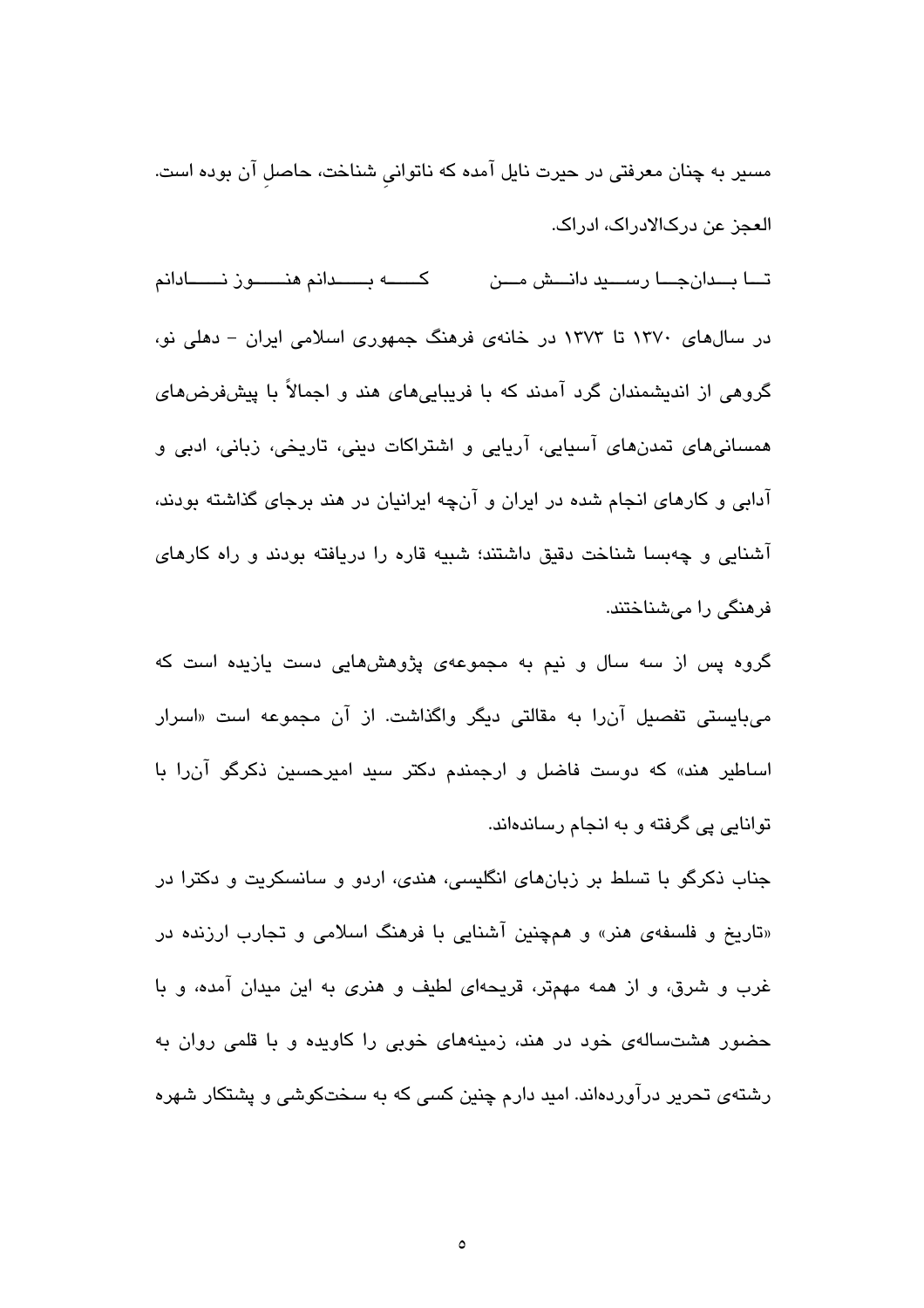گشته، پژوهش فوق را پی گیرد تا جلد دوم این مجموعه را که شامل «علمالاساطیرِ متأخر شده» خواهد شد، و جالی خالی آن در میان آثار منتشره در باب هندشناس*ی* در ایران کاملاً محسوس است، به پاری پروردگار به ثمر رساند.

محمدیاقر کر بمبان رایزن فرهنگی اسبق جمهوری اسلامی ایران دهلی نو

آغاز سخن إِنَّا خَلَقْنَكُمِ مِّن ذَكَرٍ وَأُنتَىٰ وَجَعَلْنَكُمْ شُعُوبًا وَقَبَآبِلَ لِتَعَارَفُوٓاْ ۚ إِنَّ أَكْرَمَكُمْ عِندَ ٱللَّهِ أَتَقَنكُمۡ ۚ

به گواهی قرآن کریم، یکی از اهداف خلقت و ایجاد تنوع در آن و پدید آمدن انسانها در رنگ و نژاد و ملل مختلف، رسین به شناخت و معرفت نسبت به احوال اقوام بشری (لتعارفوا) است که در نتیجهی این معرفت انسان میتواند خویش را محک زند و مقام و مرتبهی خود را در پیشگاه درگاه باعظمت پروردگار دریابد که «ان اکرمکم عندالله اتقيكم».

درست مثل اینکه همین دیروز بود؛ هشت سال و اندی پیش را میگویم. وقتی عزم به هند آمدن کردم از طریق مرحوم استاد دکتر مهدی برکشلی، با هندشناس برجسته جناب دکتر محمد حسین مشایخ فریدنی آشنا شدم (روحشان شاد و یادشان گرامی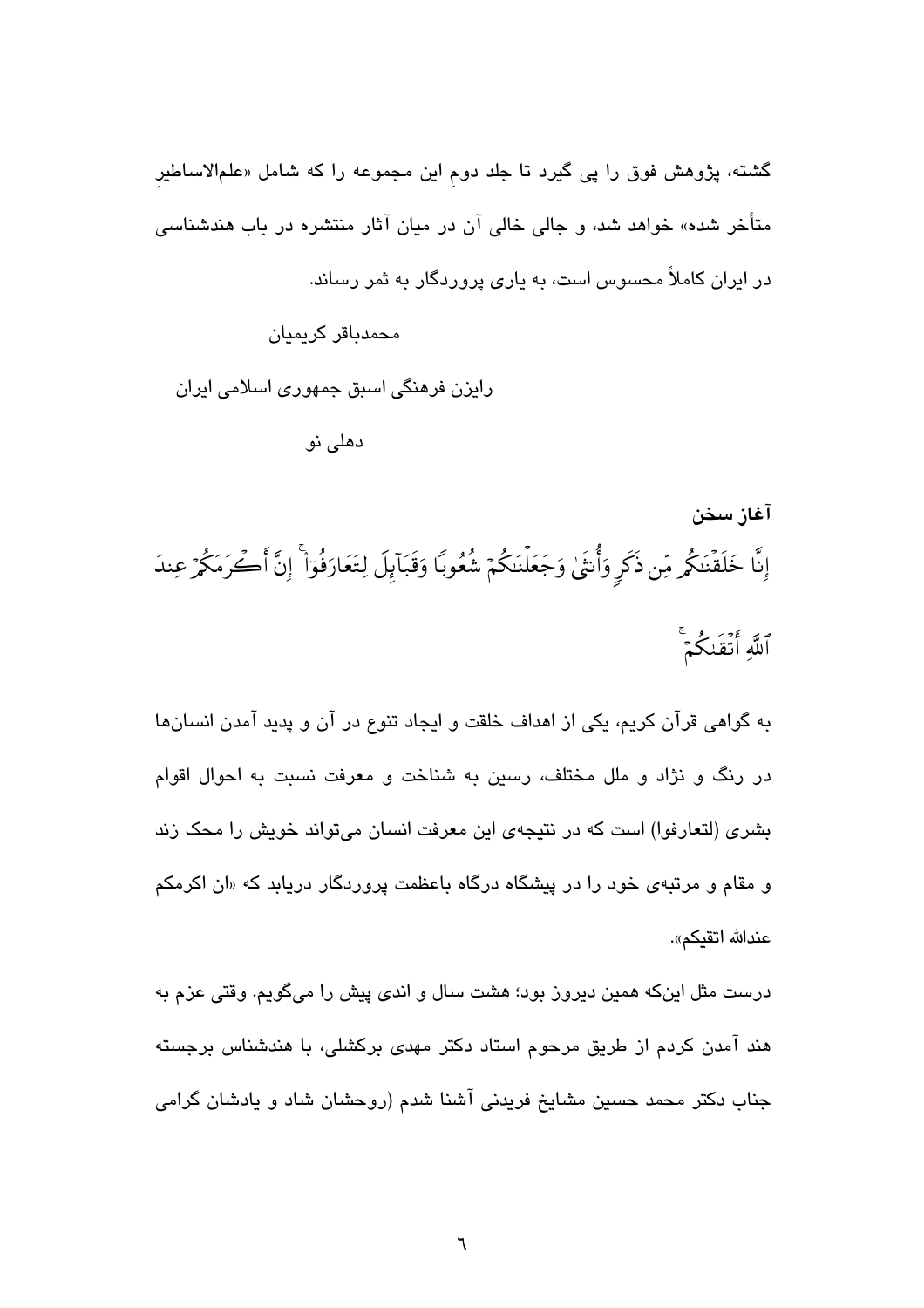باد). نامش و آوازهاش را شنیده بودم، ولی تا آن زمان از نزدیک ندیده بودمش. مردی بود آرام و باوقار، عالم و باتقوی، با جثهای کوچک ولی عشقی بزرگ و شوری زایدالوصف نسبت به هند. وقتی خدمت رسیدم و دانست که عازم هند هستم، لبخندی زد و چشمانش را بست. گویی میخواست خاطرات بازده سال اقامتش در شبهقاره را در همان چند لحظه مرور کند. آنگاه برایم از هند سـخن آغاز کرد. از عشق ایرانیان به هند از قدیمالایام گفت و ابیاتی را که منعکسکنندهی این دلبستگی بود برایم خواند. بیت زیر هنوز با صدای استاد فریدنی در ذهنم مانده است: در ایران نیست جز هند آرزو بی روزگاران را تمام روز باشد حسرت شب روزهداران را<sup>\</sup>

و يا اين ابيات:

اســــير هنـــدم و زيــــن رفـــتن بيجــــا پـــشيمانم كجــا خواهــد رســاندن پرفــشانی مــرغ بــسمل را ز شوق هند زان سان چشم حسرت بـر قفـا دارم کــه رو هــم گــر بــه ره آرم نمــیبیــنم مقابــل را بــه ابــران مـــ رود نــالان کلــدم از شــوق همراهــان به ڀا*ي* همرهان همچون جرس طي کرده منـزل را<sup>۲</sup>

١- بيت از ملامحمد سعيد مازندراني.

٢- ابيات از كليم كاشاني.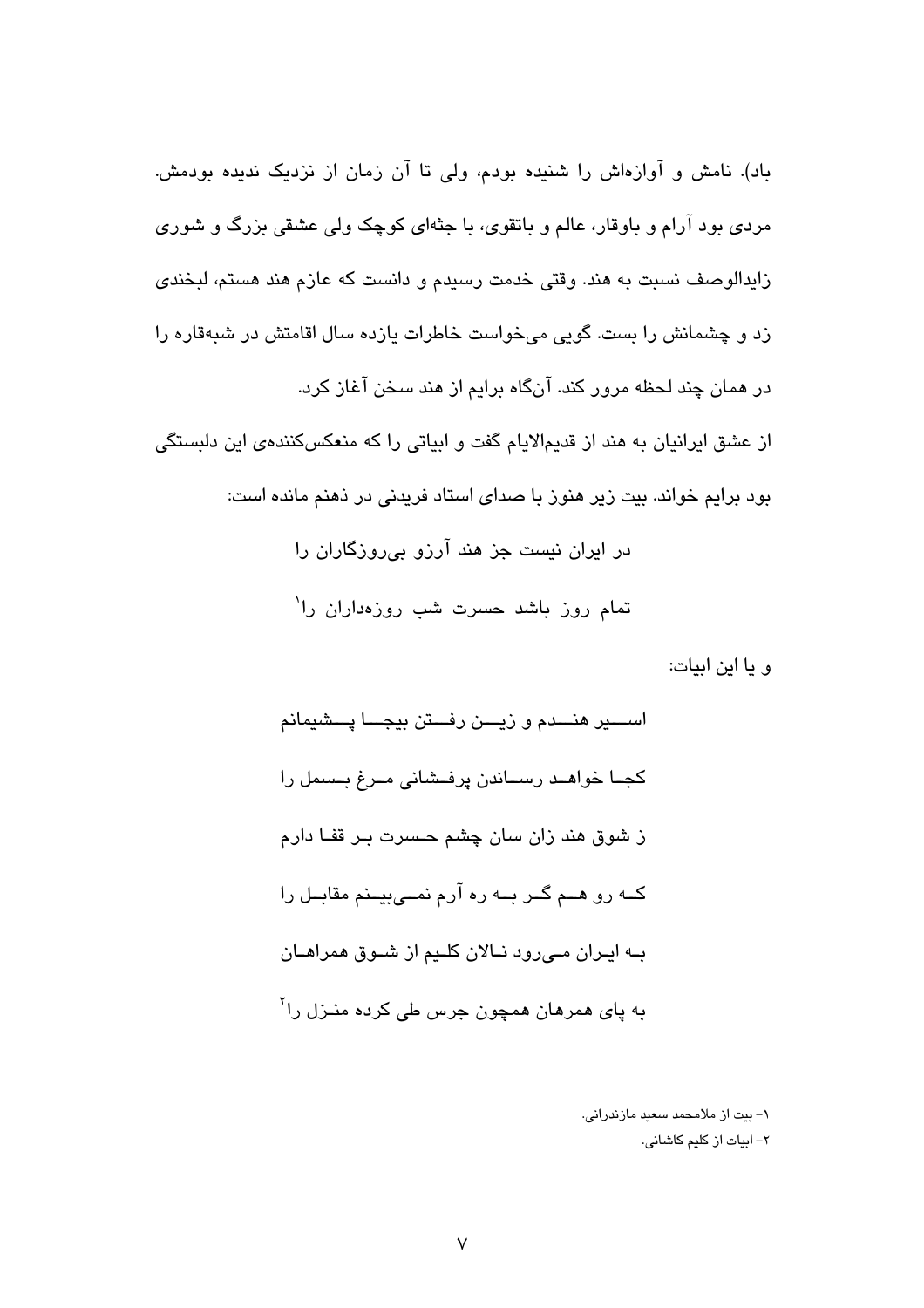پس از چندین و چند ملاقات، پیش از عزیمت به هند، کتب و نوشتههای موجود دربارهی شبهقاره را مطالعه کردم. درک ارتباط عمیق کهن میان ایرانیان و هندیان بر ابهامم نسبت به هند افزود. مگر هند دیار بتپرستان نیست؟! مگر هند سرزمین هفتاد و دو ملت و معبودان کثیر نیست؟! پس چگونه است که ایرانیان مسلمان تا این اندازه به هند دلبستهاند؟!

سفر به هند نیز در ابتدا نهتنها از این ابهام نکاست، بلکه آگاهی از جمعیت عظیم مسلمین در این دیار، در ذهنم سئوالات نوینی را پروراند. چگونه مسلمان میتواند با بتپرست به همزیستی برسد؟! آیا وحدتِ کفر و ایمان ممکن است؟! آیا اینها کافرند؟! و سئوالاتے از این قبیل…

رفتهرفته اهمیت «لتعارفوا» در آیهی شریفهی فوق در ذهنم قوت گرفت و نقش این شناخت در تشخیص مرتبهی تقوی (ان اکرمکم عندالله اتقیکم) روشنتر گشت. در جریان سفرها*ی* تحقیقاتیم از مزار صوفیان بهنام هند چون «خواجه معینالدین چشتی»، «خواجه نظامالدین اولیاء»، «خواجه قطبالدین بختیار کاکی» و دیگران به رأیالعین دیدم که هندوها، سیکها و جینها با حضور دل به زیارت مقابر این مسلمانان میآیند.

این دیگر چه سرزمینی است؟! مگر این قوم نمیدانند که صوفیان هند مسلمان و موحد بودهاند، و مگر اعتقاد به توحید با کثرت معبودان در باورهای هندوئیسم مغایر و متباین و متضاد نیست؟!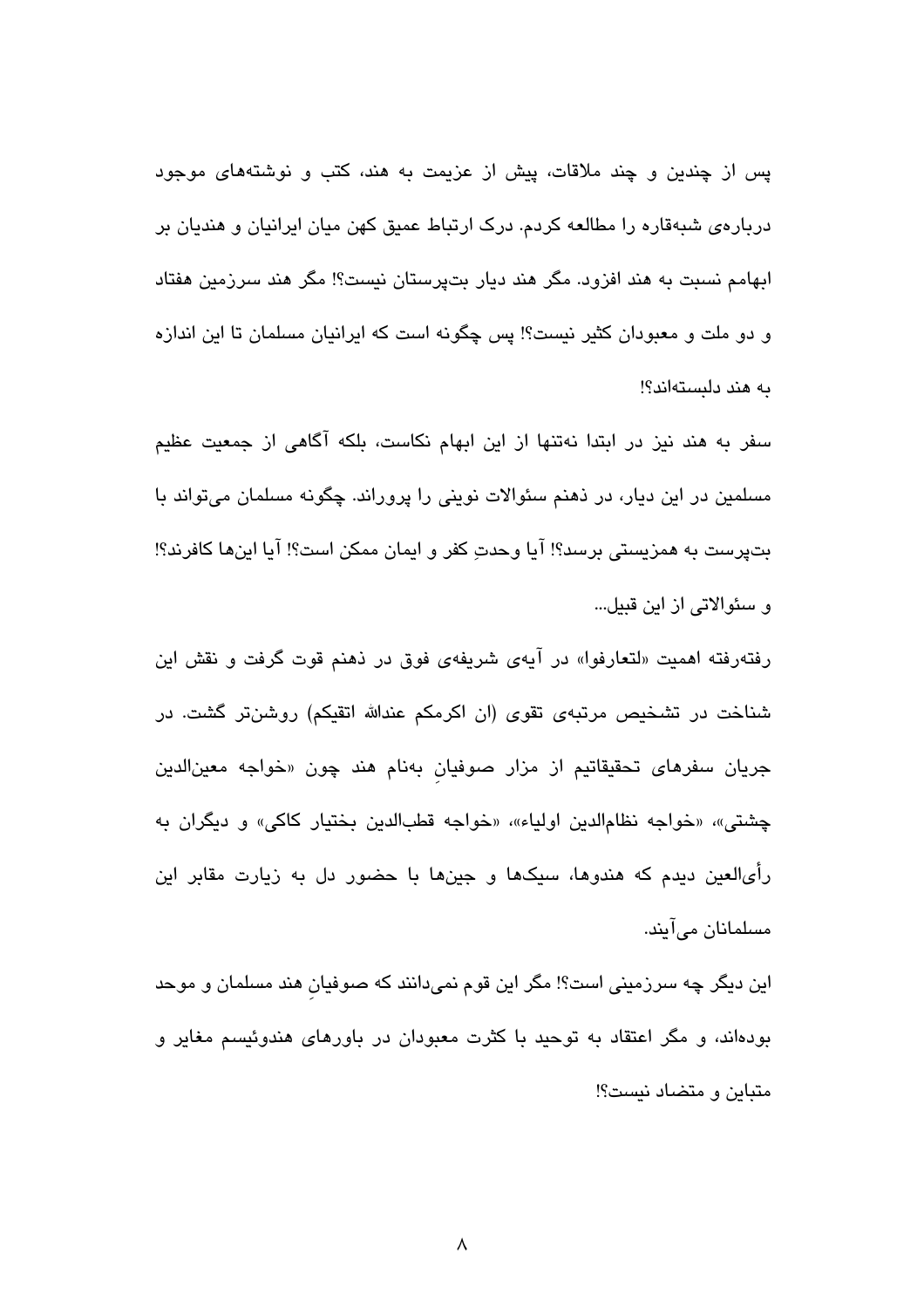این ابهامات و تحیرات بر آنم داشت تا پای صحبت زهاد و مرتاضین و علمای هندو بنشینم، تاریخ معنوی هند را مطالعه کنم و با شخصیتهای بلندمرتبهای چون کبیر، سایبابای اول، راما، کریشنا، ویوک آنند و حتی مهاتما گاندی، که با سادگی زیست و مبانی معنوی اندیشهاش چهرهی هند را دگرگونه کرد، آشنا شوم. دانستم گرچه این بزرگان عنوان هندو را با خود همراه دارند، ولی هیچیک بتپرست نبودهاند. تعمق بیشتر در موضوع، روشن ساخت که اعتقاد بهوجود نیروی واحد لایزال، نیروی بی شکل و بینام در بسیاری از کتب مقدس ایشان چون اوپانیشادها جایگاهی بس رفیع دارد و در پس این کثرات و تنوعات، وحدت و یکانگی قرار گرفته است. دریافتم که آنچه را که پیروان آیین هندو «خدا» مینامند (و یا اینکه ما آن٫را خدا ترجمه میکنیم!) موجوداتی اساطیری هستند که به هیچوجه معادل خداوندِ یکتا، و واجبالوجود و قائم به ذات، که ما در فرهنگ اسلامی بدان اعتقاد داریم، نیستند. علما و متفکران هندو بر این عقیدهاند که ابداع شخصیتهای اسطورهای و داستانهای منسوب به ایشان، بهمنظور انتقال مفاهیم عمیقی است که درک آن بهصورت انتزاعی دشوار است و لذا ادبا و نویسندگان کهن، آنها را به شکل قصه نگاشتهاند تا پندی

برای آیندگان باشند، و الاّ حقیقت و جان عالم، واحدی است بیشکل و بینام. نوشتهها و سخنان آنان عاملی بود برای تأمل بیشتر و تجدیدنظر در شناختی که از آیینها و ادیان شبهقاره داشتم. مگر چنین نیست که «الطرق الی الله بعدد انفاس الخلائق»؟! مشابهِ مضمون همین حدیثِ اسلامی به زبان سانسکریت از راما کریشنای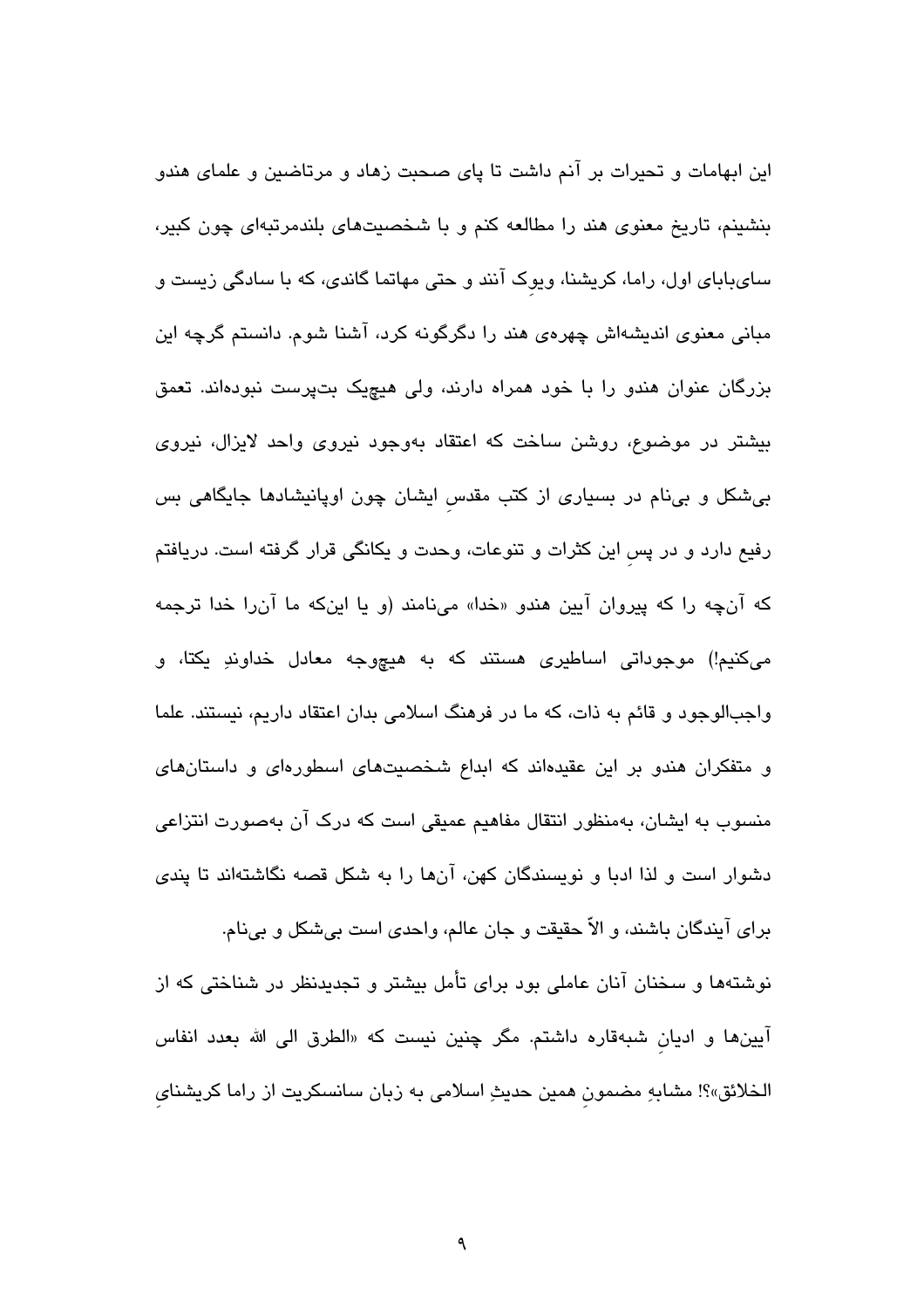هندومذهب نقل شده که: Jato mat tato path (راههایی که به خدا ختم میشود به تعدادِ مذاهب موجود است).<sup>۳</sup> پس باید طریقت اینها را شناخت. در ضمن مطالعهی کتاب مقدس هنود و کسب شناخت نسبی نسبت به معبودان کثیر این قوم، گاه و بیگاه به معابد سری میزدم و اندک زمانی را به نظاره و تفکر میگذراندم. اگر مسجد و معبد دو راه و دو مسیر باشند، شناخت تفاوت آنها میبایست قدری از ابهامات کم میکرد و تاحدی راهگشا میبود. معبد کجاست؟! و مسجد کدام است؟!

معىد كجاست؟

## هنگامی که سخن از معابد هند به میان میآید، ذهن بهسوی بناهای عظیم و پررمز و راز، بُتکدههای آراسته و اصنام گوناگون، حلقههای گلهای زعفرانی رنگ، بوی عود، آوای مناجاتِ کاهنان، چشمهای بستهی پرستندگان و دستها و انگشتانی که به حال مراقبه و دعا در جلوی سینهها به هم فشره شدهاند، متوجه میگردد. بناهایی که پیچیدگی برخاسته از مبانی عقیدتی آن – از کثرت تندیسها و تنوع نقوش گرفته تا حجاریها و فرمهای متعدد و متکثر – در برون و درون معبد تجلی کرده است. معبد هندو مکانی است که خدا – که خارج از معبد، در کوچه و خیابان و در کسب و کار تنها در ذهن پرستندگان و بندگان جریان دارد، و چون خاطرهای از جمال و جلال و رحمت و قهر تنها در زمینهی فکری افراد جاری است – تجسم و عینیت میبابد؛ فضایی مشخص را اشغال میکند، شکل و هیئت خاصی بهخود میگیرد و با

<sup>3-</sup> Swami Vireswarananda, Spritual Ideal for the Present Age, 1983, India.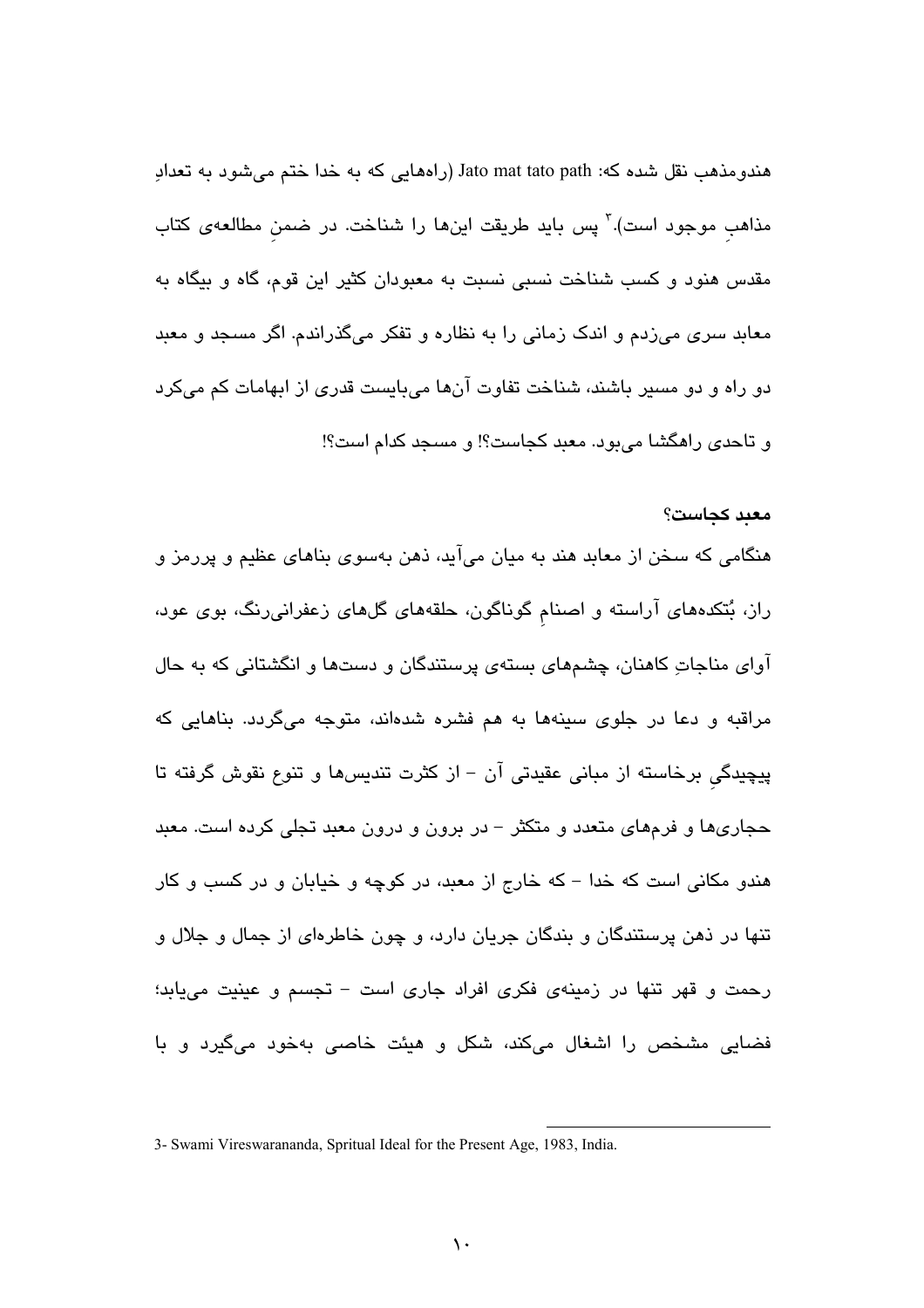پرستندهی خویش ارتباط و اتصافی عینی و مستقیم برقرار مینماید و این تنها یک خدا نیست! خدایان مختلف به صور و اشکال و هیئتهای متنوع، که هر یک معرف یک يا چند صفت از اسماء و صفات ربالارباب هستند، در مواضع متفاوتی از معبد قرار میگیرند. همه در خور پرستش و شایستهی نیایش و بایستهی عبادتِ خالص و بیآلایش. و پرستندهی عابد، ضمن ادای احترام به همگی، که چون افاضل کرام و دانشمندان بنام رشتههای گوناگون شریانهای هستی، مقام و مرتبهی خود را دارند، بهسوی معبود مورد نظرش، که یا طبیعتاً با طبع او سازگار است و یا نوع نذر و نیازش بیشتر در حیطهی مسئولیت آن معبود خاص میباشد، روانه میشود. ادای احترام میکند، به راز و نیاز میپردازد، و پیشکشی برای جلب رضایت او، و برآورد<mark>ه</mark> شدن حاجت خود، در آتش مقدس (آگنی) میافکند.

گاهی پرستندگان اجتماع میکنند و روز مبارکی چون روز تولد معبود خاصی را جشن میگیرند و در مقابل تمثال او به سرور میپردازند، سرود میخوانند و در وجد و خلسه فرو میروند. پیکرهی آنررا غرق در گل میکنند، به آن طعام پیشکش میکنند ق …

و جالب اینجاست که علی رغم تعددِ معبودان، تنازع و تفرقهای در مجموعه حس نمیشود. چراکه همه برای عبادت «او» آمدهاند و «او» همانگونهکه دارای اسماء و صفات بی شمار است، اشکال و صور گوناگونی نیز دارد، و معبد محل ظهور روح واحد در تجلیات کثیر «او» است. همانطورکه جهان و تنوعاتش عرصهی ظهور بُعد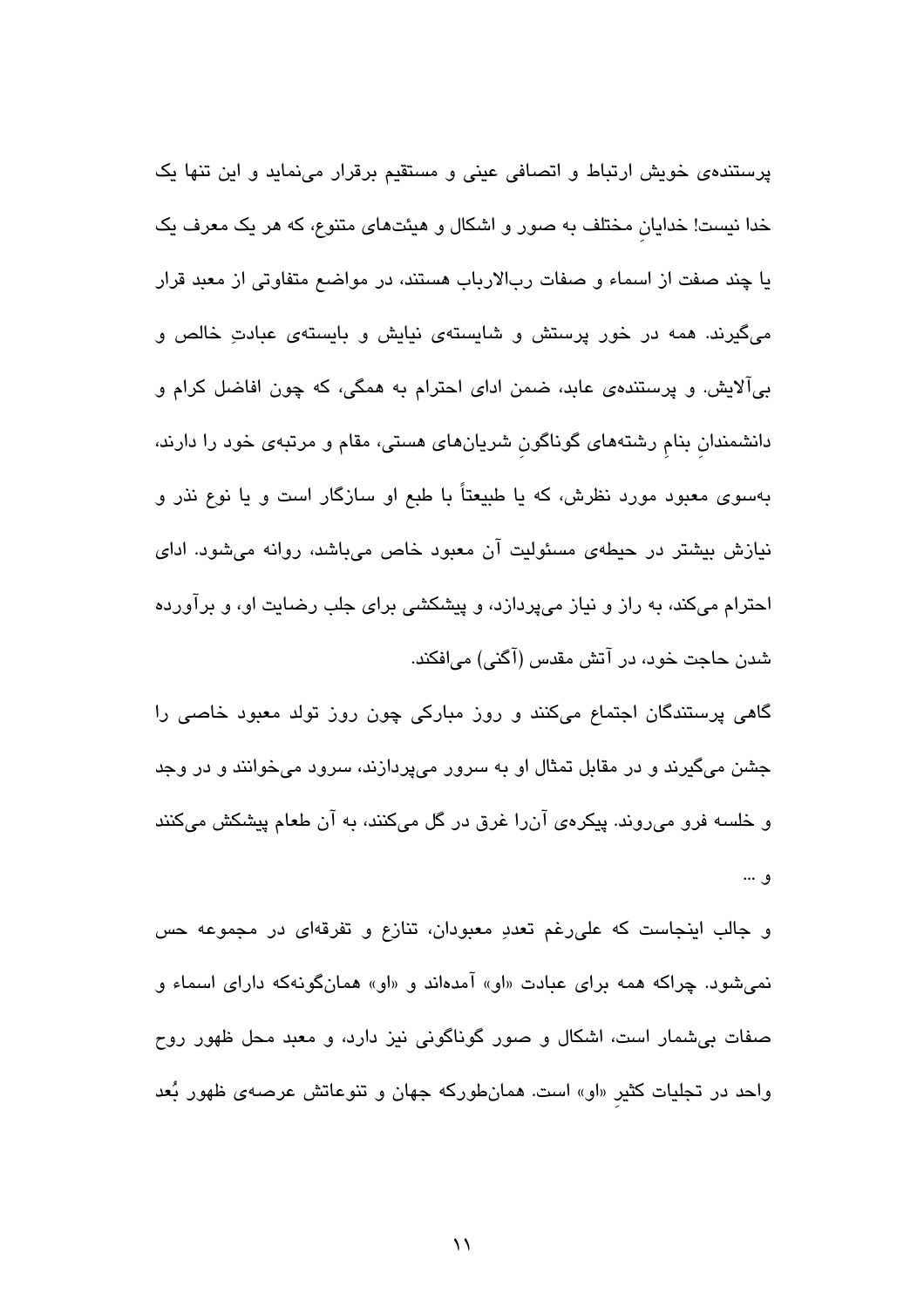توصيف نمود كه: «معبد محل نيايش صفات متعدد خداوندي است، نه پرستش ذات او ..) مسجد كدام است؟ و مسجد هم خانهی خداست. خدایی که علی رغم منسوب بودن تمام کثرات به ذات واحدش، هیچگاه هویت خداوندی خود را به مرتبهی ملموسات و محسوسات تنزل

نميدهد. چون «او» واحد است، پس هرچه کثیر است «او» نیست. شکلها و موجودات،

از جماد و نبات و هرچه هست یادآور عظمت اویند، چراکه خود به تسبیح «او» کمر

بستهاند. و از این رو توسل به این کثرات، توسل به ناقص است و درنتیجه ضلالت را

کثیر خداوند*ی* و صفات متنوع «او» است، این کثرت در جایجای معبد و ترکیب متکثر

بنا و تعدد مراکز توجه، آشکار و واضح است. شاید بتوان معبد را در یک جمله چنین

در پیش دارد. اتحاد و تماس با «او» جز با گذشتن از تجلیات کثیر که بنا بر تعلیمات اسلامی موجب انحراف و جنگ میان ابناء آدم میشود، میسر نخواهد بود که: چــونکــه بــے،رنگــی اســیر رنــگ شــد موســئی بــا موســئی در جنــگ شــد پس همه میبایست جامهی کثرت را بر در مسجد از تن بهدر کنند و داخل شوند. وجود تصاویر که نشانهی کثرات است در مسجد کراهت دارد و نقوش هم تنها زمانی مجازند به داخل مسجد گام نهند و بر در و دیوار آن رحل اقامت افکنند که از انانیت رهایی یابند و به یکدیگر بپیوندند و همگی ندای وحدت سردهند. دست در دست هم سماعی عاشقانه را آغاز کنند و در اوج از خود بیخودی در نقطهی ابدیت، در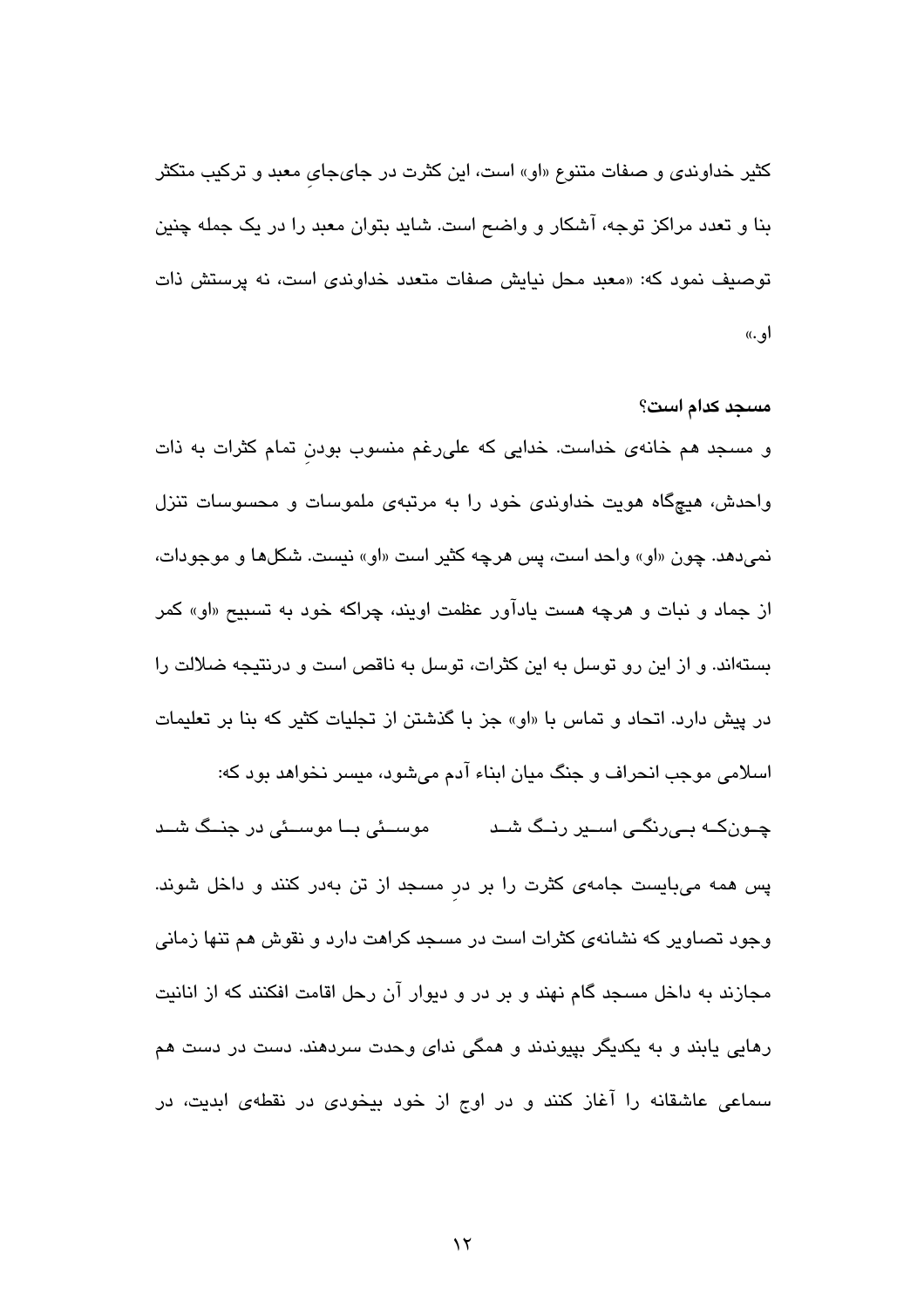مرتفعترین مکان مسجد یعنی رأس گنبد، در اوج عظمت او فنا شوند و به وحدت مطلق ىرسند.

و نمازگزاران نیز باید چنین باشند. در نماز نیز محل و نقطهی تمرکز، ذات واحد اوست که البته تجسد نیافته است. او روحی است که در هر روزنهی این مکان جاری است. او در همهجا حضور دارد و اگر محرابی در کار است، جز این نیست که حتی جهات کثیر جغرافیایی را به یک جهت واحد سوق دهد و آن جهت نیز به خودی خود اعتبار و قداستی ندارد، بلکه چون اشاره به «او» دارد محور توجه نمازگزاران گشته است.

معبود در اینجا، برای ارتباط با مخلوق، خود را به حد کثرات مادی که ملموس و محسوس بندگانند تنزل نمیبخشد، بلکه چنین میطلبد که این گرفتاران عالم کثرات، از مرزهای ملموس و محسوسّ خودی عبور کنند و در وادی بیخودی نامحسوس و ناملموس به ملاقات او نايل شوند كه:

> رسٹ آدمے، بــه جـایی کــه بــهجـز خـدا نبینـد بنگــر كــه تــا چــه حــد اســت مقــام آدميــت

بازشناختن این دو مکان و درک تقدس آن در میان مومنان به این ادیان، تاحدی از نقش ارتباط انسان با مابعدالطبیعه، در چارچوب هر یک از مذاهب حکایت دارد. اساساً شاید بنیادیترین سئوال در شناخت یک دین آن باشد که نقش مابعدالطبیعه در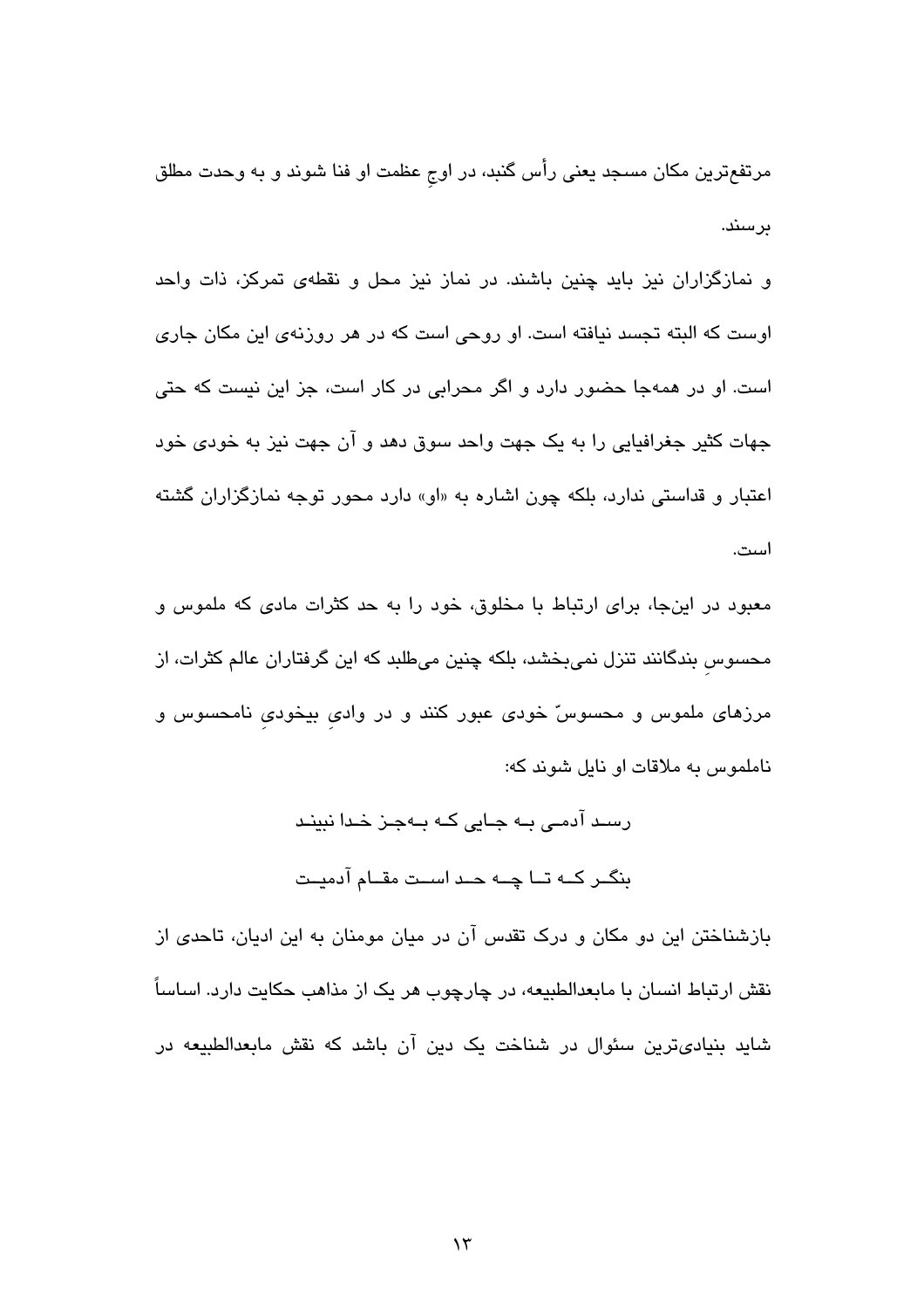شیوهی زیست مؤمنین آن دین چیست و بهعبارت دیگر، ارتباط خدا و انسان چگونه است؟ همین پرسش خود به سئوال مهمترین راه میبرد که «خدا کیست؟» یافتن جواب برای این سئوال در هند چندان آسان نمی،نماید، چراکه در این سرزمین اسرارآمیز تاریخ، افسانه، اسطوره و متافیزیک چنان به هم آمیختهاند که جدایی یکی از دیگری میسر نیست. در سالهای اول اقامت در هند، رویت تندیسهای خدایان که در کوچه و بازار و در منازل و معابد و در موزهها، و خلاصه همهجا حضور داشتند، پرسشهایی در ذهنم ایجاد میکرد؛ پرسشهایی که شاید در ذهن اکثر دوستانی که به هند آمدهاند، جوانه زده است:

رمز و راز این مجسمهها چیست؟ سرهای متعدد، دستهای بی شمار، حالتهای ایستادن، گلهای نیلوفر (که تقریباً در اکثر شمایلها و تصاویر و تمائیل بهنحوی از انحاء حضور دارند)، فلوت (که گویی جزء لاینفک تندیس کریشنا است) گرز و چرخ در دستان ویشنو، خداوند محافظ کائنات (که از عناصر تشخیص شمایل اوست) و … اینهاست کلید کشف رموز موجود در بافت اجتماعی فرهنگ هند. ضرورت مطالعهی آکادمیک خدایان هند در اشکال متنوعشان از یکسو، و عشق و علاقه و کشش طبیعی بهسوی هنر هند – که هنری کاملاً مذهبی و معنوی شمرده میشود و از غنیترین هنرهای مشرق;زمین به شمار می٫رود – از سوی دیگر، بر شوق مطالعه و بررسی این مقالات افزود. هنر اصیل هند چنان با «ارباب انواع» و معبودان متعدد این دیار گره خورده که مطالعهی دقیق آن بدون شناخت فرهنگ و آیین مذهبی هندوان ممکن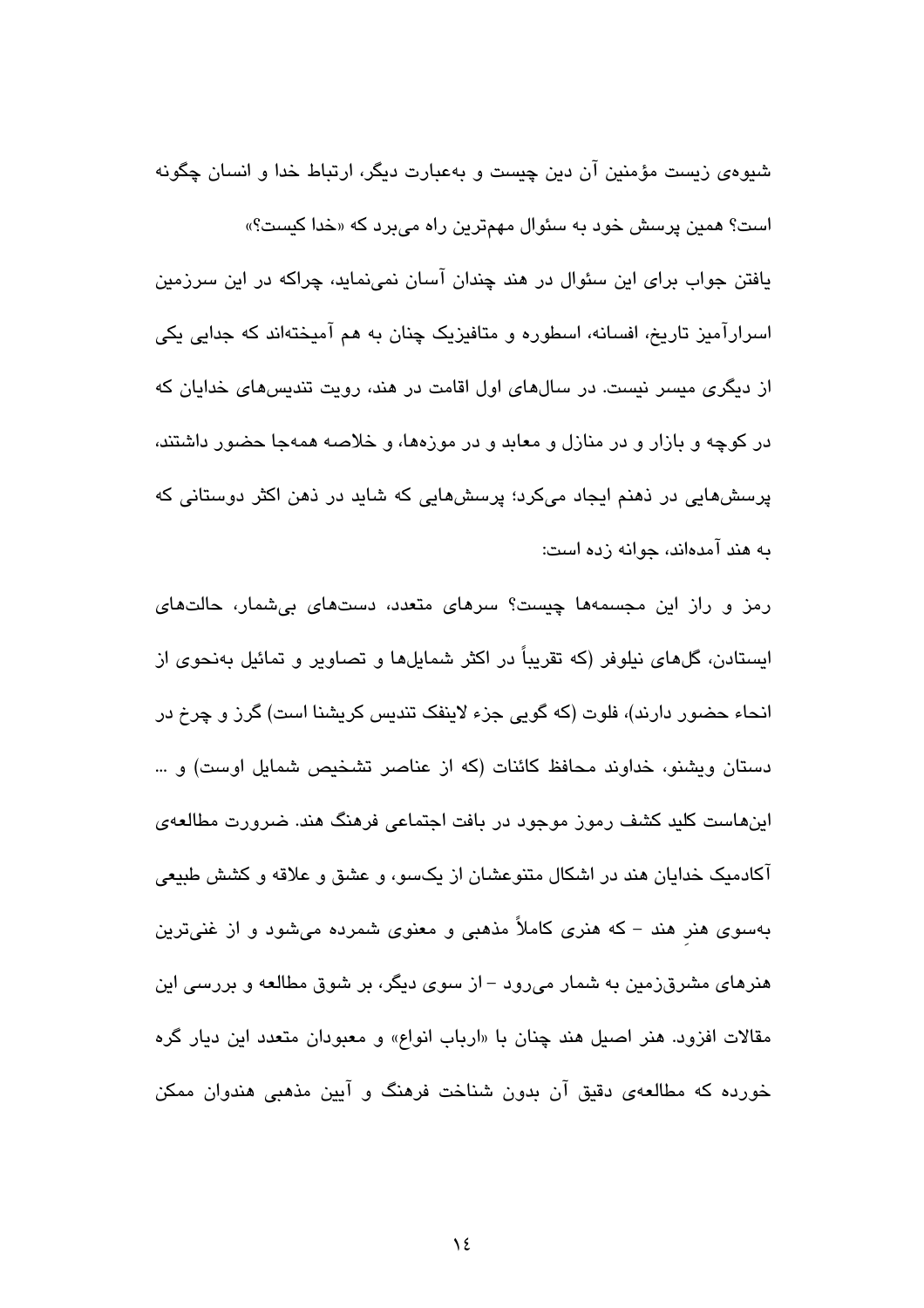نخواهد بود. مراجعه به متون مذهب این قوم چون گیتا، مهابهارت، راماین، اوپانیشادها، و خصوصاً وداها از واقعیت دیگری نیز پرده گشود که ادبیات هند، بخشی از قدرت خود را مدیون همین متون است. مهابهارت در وادی ادبیات حماسی، راماین در باب عشق و جنگ و مبانی اخلاقی، اوپانیشادها در زمینهی فلسفه و تفکر عرفانی و قس علیهذا.

و البته این چیز عجیبی نیست. اکثریت قریب به اتفاق شاهکارهای ادبی و هنری جهان مبنا و ریشه در مذهب داشتهاند و هند نیز با هنری چنان وسیع و عمیق نمی،توانست از این امر مستثنی باشد. سادهترین راه مطالعهی ادیان هند و در عین حال حفظ انصاف شاید این میبود که به جمع اشارات موجود در مورد «خدای واحد» (که در متون هند کم هم نیست) بسنده کنیم. ولی پنداشتم که این راه، راه من نیست. آنچه من، با وسع و توان و تجربیاتی که اندوخته بودم، میتوانستم برای هموطنانم ارمغان ببرم مطالبی بود که جایش در مکتوبات فارسی خالی مینمود.

امیدوارم که این یافتهها، که با ارجاعات به متون اصلی مستند گشته، برای قضاوتهای صحیح و تحقیقات بعدی در باب مذاهب هند راهگشا باشند. هرچه هست از بررسی این جوانب متعدد که بر روی هم هویت فرهنگی هند را تشکیل میدهند، می،توان دید که در این گوشهی عجیب از عالم هستی نیز ذات پاک انسانی در جستوجوی خداست.

 $\lambda$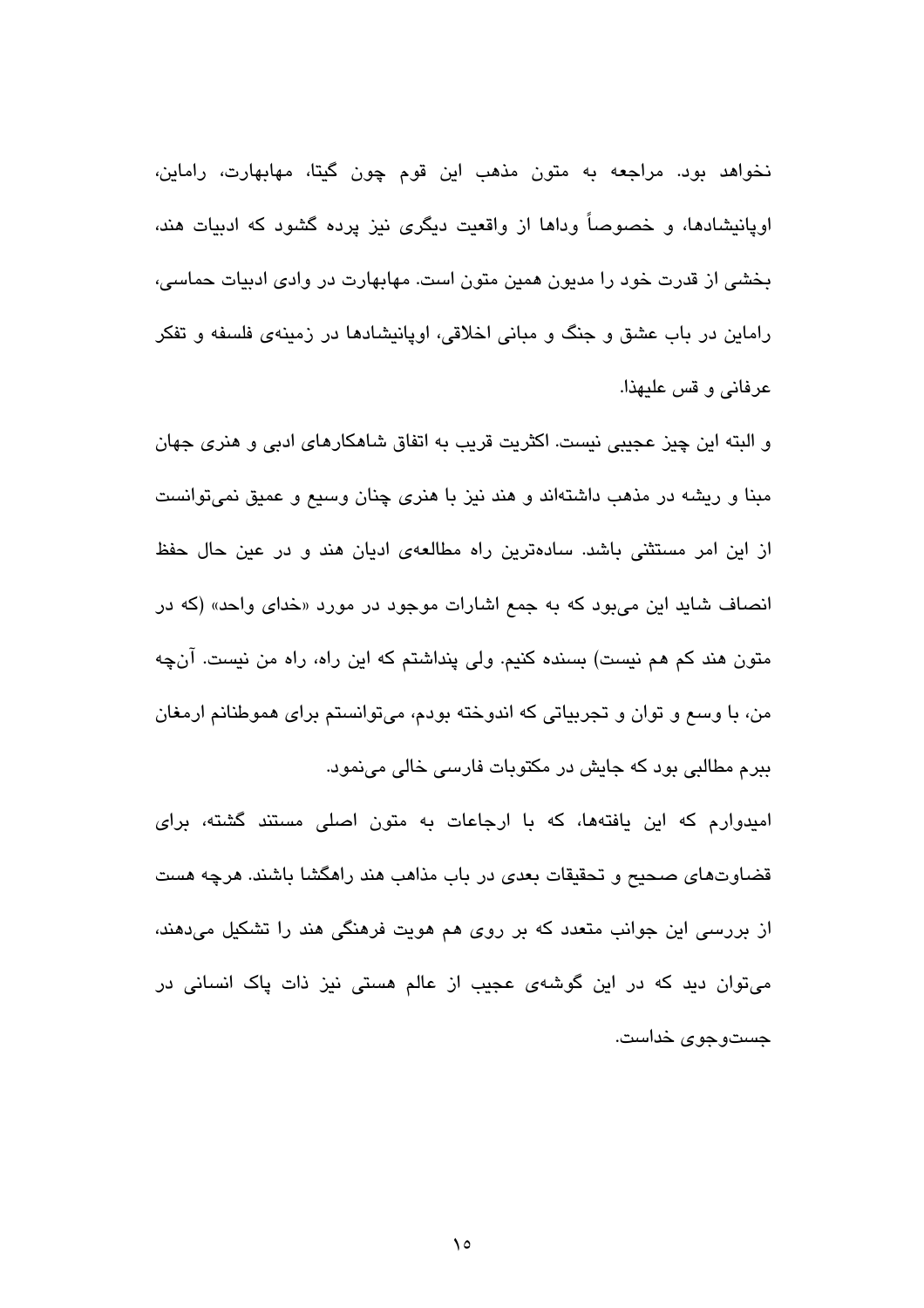رفـتم بــه کلیــسیای ترســا و یهــود ترسا و بهود را همه رو به تبو ببود بر یاد وصال تـو بـه بتخانـه شـدم تسبیح بتان زمزمهی ذکـر تـو بـود

نکتهی دیگری که نباید از آن غافل بود اینکه مطالعهی خدایان و اسطورهها و تاریخ و سیر تحول ادیان هند، مطالعهی یک فرهنگ بیگانه و قوم اجنبی نیست. تاریخ نهتنها به اتحاد اقوام آریایی – که همان همزیستی نیاکان ایرانیان و هندیان است – گواهی داده، بلکه متخصصین زبانشناسی و علمالادیان، از ارتباط و اتصال قطعی – قالبی و محتوایی میان اوستای ایرانی و ودای هندی سخن گفتهاند. این ارتباط چنان تنگاتنگ بوده که متخصصین خطوط کهن برای خواندن متون اوستایی و ترجمه و درک آنها، از زبان کهن سانسکریت و متون ودایی بهره جستهاند. در ادیان هندو – اروپایی (که شامل ایران باسان هم مي شود) از الههها و معبوداني چون «ميترا»، «وارونا»، «ايندرا» و … سخن رفته که هم در متن وداها و هم در متون اوستا به آنها اشاره شده است و این تشابهات بههمینجا بسنده نمیشود و وجود اسامی مشترک و داستانهای متشابه، همگی از وجود فرهنگ و تمدن و مذهبی مشترک و کهن که هند و ایران بخشی از آن بودهاند، حکایت میکند. بدین لحاظ است که همانطور که هند برای بازگشت و شناخت به تاریخ کهن خود محتاج مطالعات ایرانشناسی است، ما نیز برای کسب معرفت نسبت به سوابق کهن و تاریخی خویش نیازمند مطالعات هندشناسی هستیم.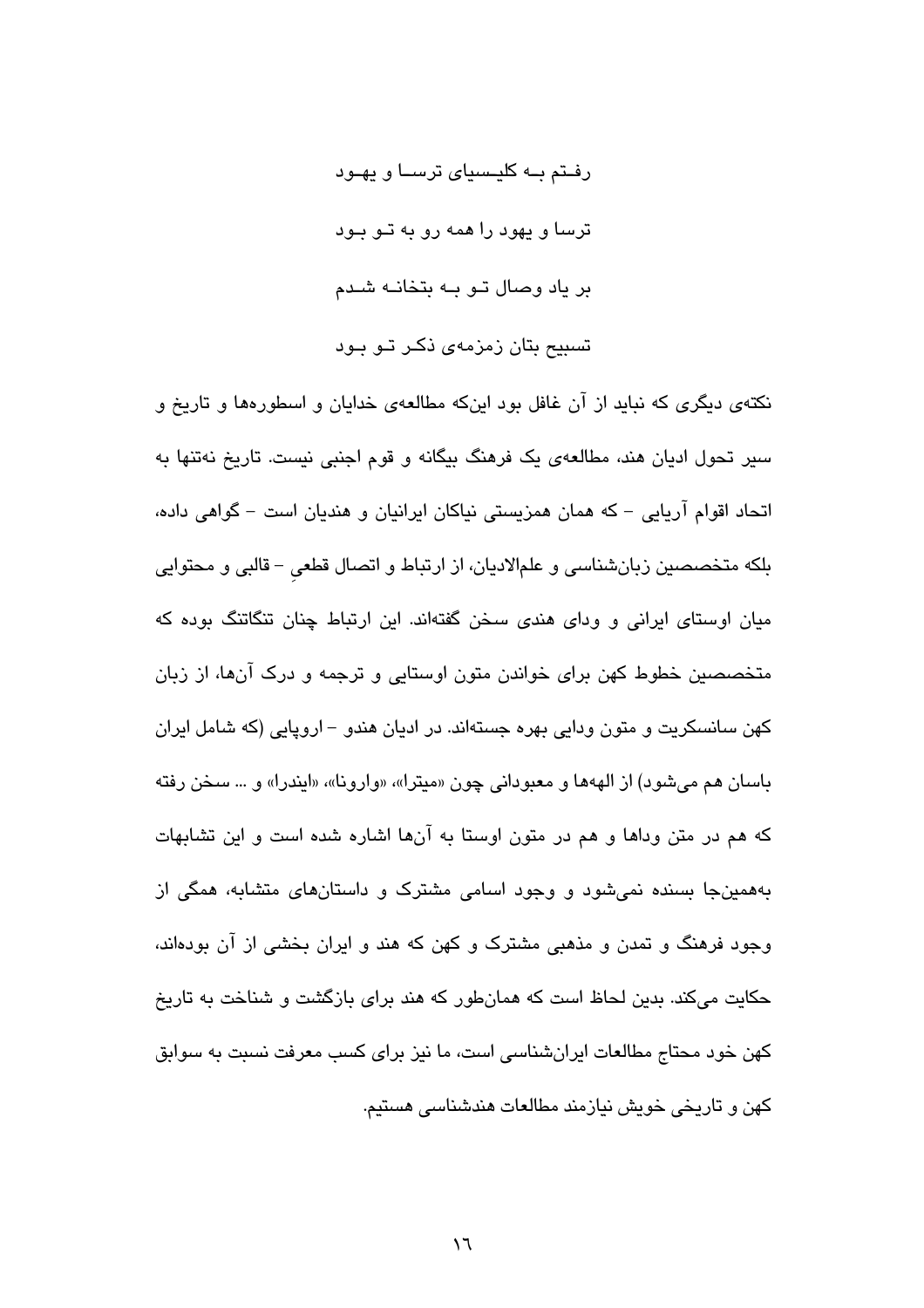مطالعه و غور در علمالاساطیر هند و بررسی مقام و مرتبه و وظیفهی هر یک از شخصیتها و معبودین و خدایان، از ابزارهایی است که راه شناخت سنن فرهنگی و آداب فردی این قوم را، ک بهشدت از اساطیرشان سرچشمه گرفته و اثار آن را در گذران روزمرهی زندگی مردم این مرز و بوم میتوان به رأیالعین دید، هموار میسازد. امید است به این مقوله (فرهنگ عامهی هند) نیز که مبحثی است وسیع و دلچسب، در فرصتی دیگر و نوشتاری دیگر پرداخته شود.

اسطورهشناسی هند مبحثی است وسیع که به دو دورهی علمالاساطیر کهن و متأخر تقسیم می،شود. کتاب حاضر کوششی است در تدوین علمالاساطیر کهن هند که در آن خدایان عهد ودایی مورد بررسی قرار گرفتهاند. در عنوان این مکتوب، واژهی اول عبارت، يعني «خدايان» بهراحتي مي تواند اين القاء را در خواننده ايجاد كند كه اعتقاد به کثرت معبودان از همان ابتدا، یعنی عصر ودایی در عمق باورهای دینی این قوم ریشه داشته و لذا این شبهه ایجاد شود که اساس تفکر توحیدی در ادیان هندی به کلی منتفی است. دور از انصاف می،دانم که حداقل به ذکر نمونهای از سرودهای ودا (سرود ۱۲۹– کتاب ۱۰) که در آنها به وضوح از توحید سخن رفته، اشارهای نکنم: «آنگاه که نه هستی بود و نه نیستی:

نه هوايي و نه افلاكي در ماوراء آن، آيا جنبشي پديد آمد؟ کجا، به زير کدامين پوشش؟ آیا در اعماق، آبی عظیم و راکد بود؟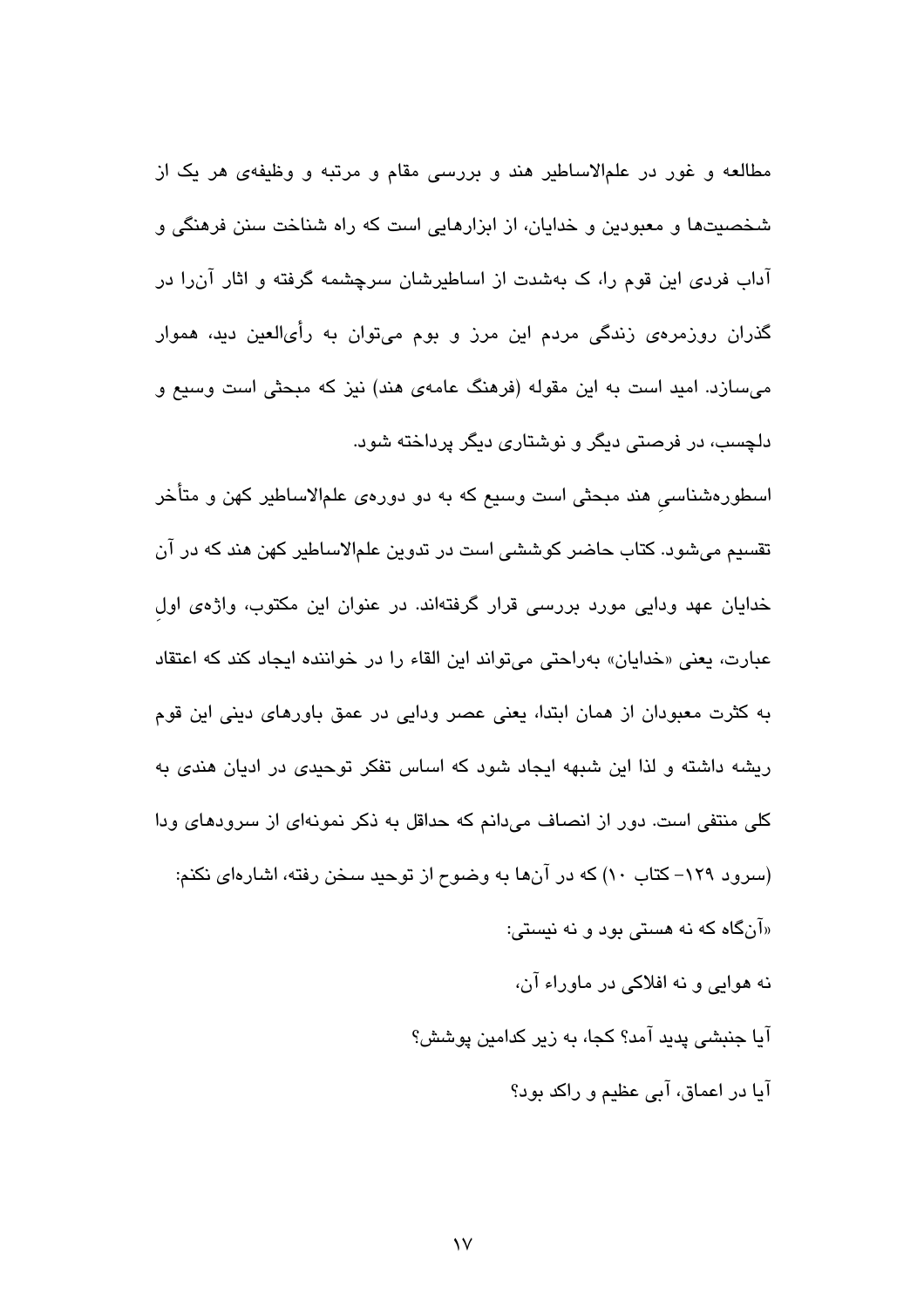«آنجا نه مرگ بود و نه زندگی جاوید؛ نه هیچ نشانی که روز و شب را از یکدیگر جدا سازد، آن «شيء واحد» در سکوت و سکون به آرامي دم ميکشيد، و چيز دومين وجود نداشت. «ظلمات در اعماق تیرگی نهان بود؛ این همه بسان دریای بیکران بود؛ در این خلاء و سکون مطلق نیرویی متمکن بود، تا آنکه قدرت گرما، آن «یگانهی مجرد» را بهبار آورد. «آنگاه، در آن «ىگانه» ارادهى پەرچود آمدن پدېد آمد، ارادهای که نخستین بذر روح بود. فرزانگان در سوېدای دل خویش په هوشمندی، دریافتند که هستی و نیستی به یکدیگر وابستهاند.»<sup>؛</sup> از کوششهای دیگری که در تدوین این مجموعه صورت گرفته و در انتهای کتاب آمده، گردآوری و معرفی منابع موجود (از کتاب و مقاله) در زمینهی علمالاساطیر و شمایلشناسی هند است. در بخش مذکور بیش از ۲۰۰ منبع معرفی شده که میتواند برای مطالعات بعدی در این باب، هم برای علاقهمندان به مطالعهی ادیان هند و هم برای دوستداران هنر این خطه سودمند و راهگشا باشد.

٤- جان ناس، تاریخ جامع ادیان، ترجمهی علیاصغر حکمت، ص ١٤٤، ١٣٧٠، تهران.